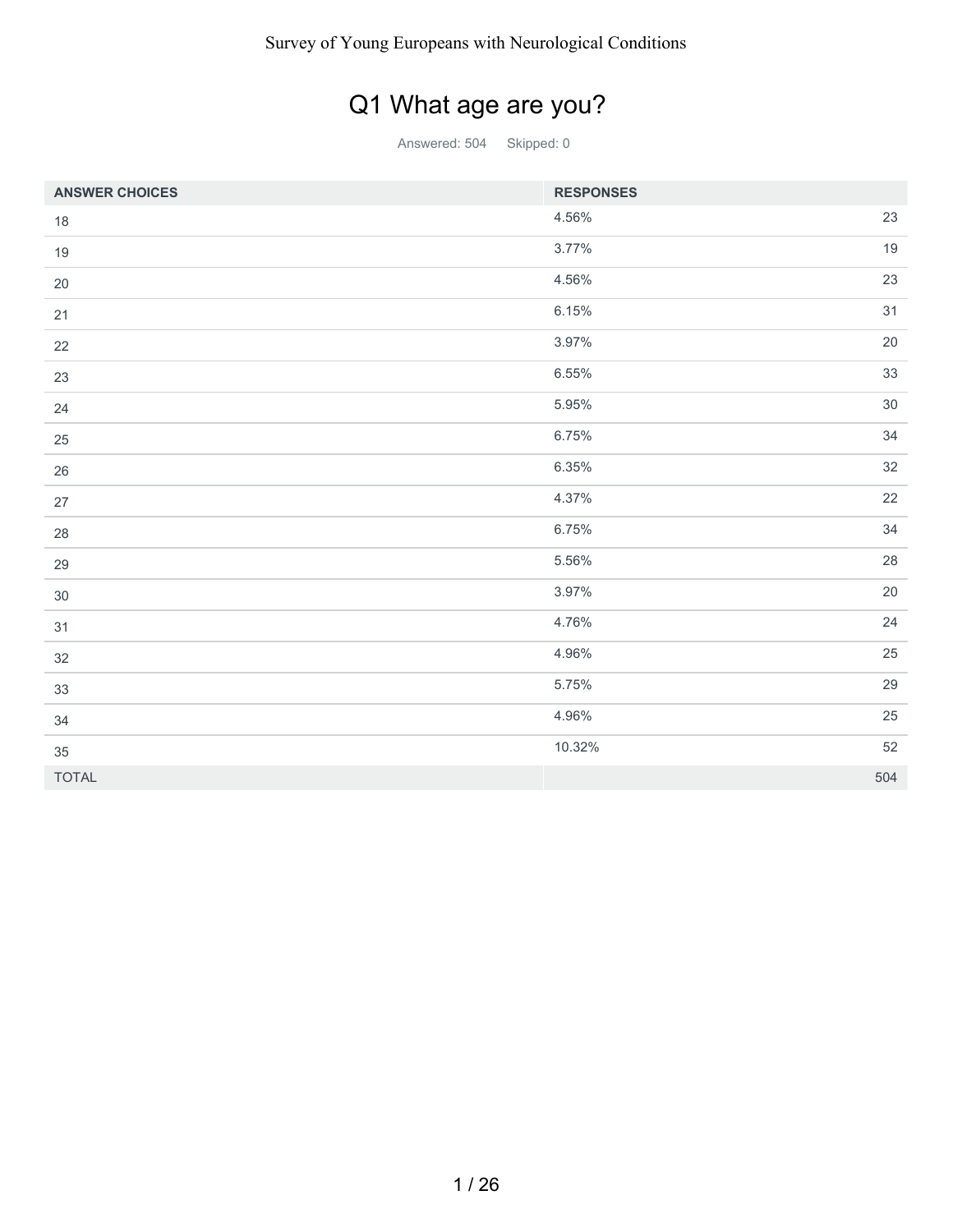### Q2 What is your gender?

| <b>ANSWER CHOICES</b> | <b>RESPONSES</b> |          |
|-----------------------|------------------|----------|
| Female                | 85.91%           | 433      |
| Male                  | 12.70%           | 64       |
| Prefer not to say     | 0.40%            | $\Omega$ |
| Other                 | 0.99%            | 5        |
| <b>TOTAL</b>          |                  | 504      |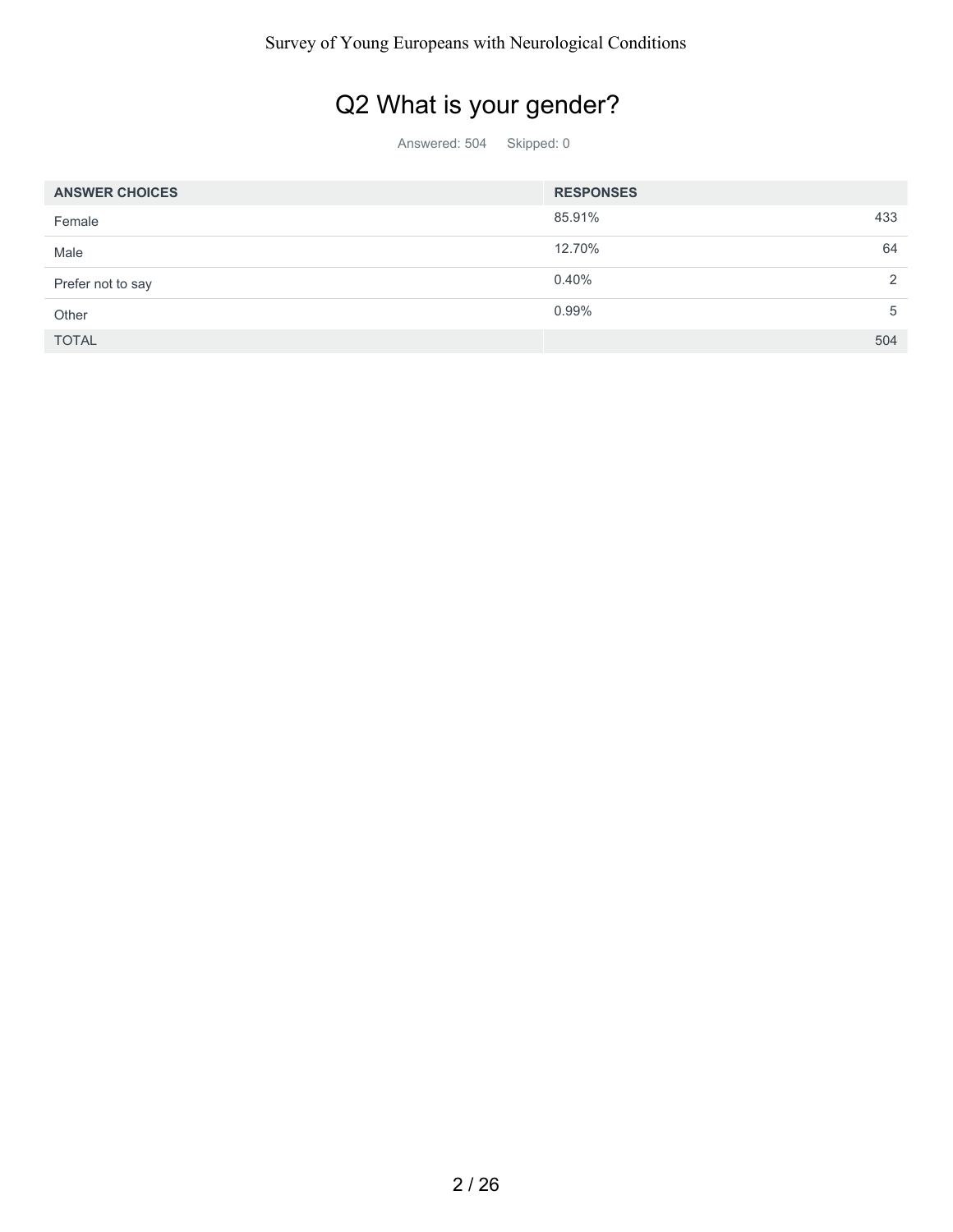### Q3 In what country do you live?

| <b>ANSWER CHOICES</b>  | <b>RESPONSES</b> |                     |
|------------------------|------------------|---------------------|
| Albania                | 0.00%            | $\mathsf{O}\xspace$ |
| Andorra                | 0.00%            | $\mathsf{O}\xspace$ |
| Armenia                | $0.00\%$         | $\mathsf{O}\xspace$ |
| Austria                | 0.40%            | $\sqrt{2}$          |
| Azerbaijan             | 0.00%            | $\mathsf{O}\xspace$ |
| <b>Belarus</b>         | 0.00%            | $\mathsf{O}\xspace$ |
| Belgium                | 2.18%            | 11                  |
| Bosnia and Herzegovina | 0.00%            | $\boldsymbol{0}$    |
| Bulgaria               | 0.00%            | $\mathsf{O}\xspace$ |
| Croatia                | 0.20%            | $\mathbf{1}$        |
| Cyprus                 | 0.00%            | $\mathsf{O}\xspace$ |
| Czech Republic         | 0.00%            | $\mathbf 0$         |
| Denmark                | 3.37%            | 17                  |
| Estonia                | $0.00\%$         | $\mathsf{O}\xspace$ |
| Finland                | 0.40%            | $\overline{2}$      |
| France                 | 0.40%            | $\sqrt{2}$          |
| Georgia                | $0.00\%$         | $\mathbf 0$         |
| Germany                | 1.39%            | $\overline{7}$      |
| Greece                 | 0.00%            | $\mathsf{O}\xspace$ |
| Hungary                | $0.00\%$         | $\mathsf{O}\xspace$ |
| Iceland                | 0.20%            | $\mathbf{1}$        |
| Ireland                | 0.20%            | $\mathbf{1}$        |
| Italy                  | 0.79%            | $\overline{4}$      |
| Kazakhstan             | 0.00%            | $\mathsf{O}\xspace$ |
| Kosovo                 | $0.00\%$         | $\mathbf 0$         |
| Latvia                 | $0.00\%$         | $\mathsf{O}\xspace$ |
| Liechtenstein          | 0.00%            | $\mathsf{O}\xspace$ |
| Lithuania              | $0.00\%$         | $\mathbf 0$         |
| Luxembourg             | $0.00\%$         | $\mathsf{O}\xspace$ |
| Macedonia (FYROM)      | $0.00\%$         | $\mathsf{O}\xspace$ |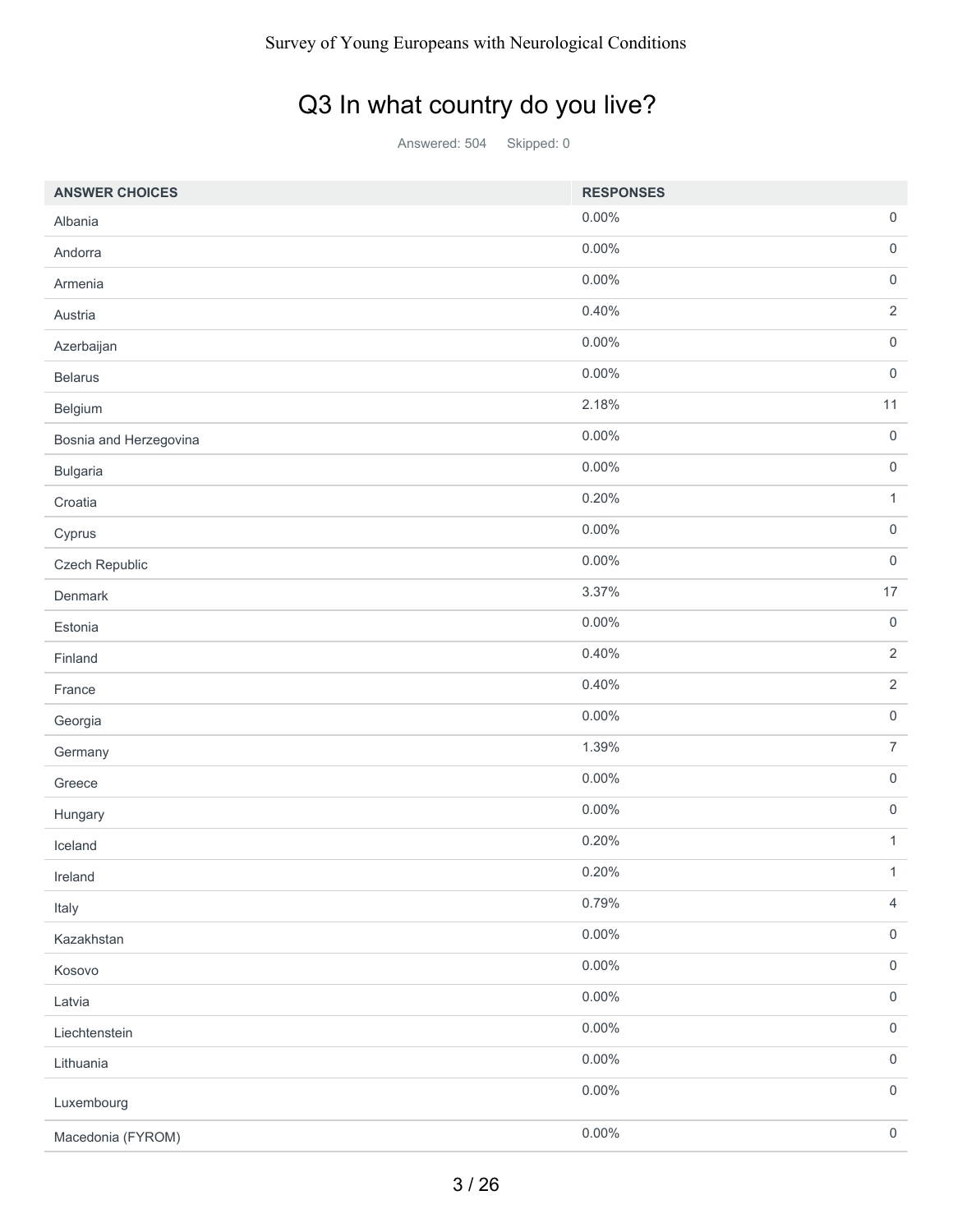| Malta                   | 0.00%    | $\mathsf{O}\xspace$ |
|-------------------------|----------|---------------------|
| Moldova                 | 0.00%    | $\mathsf{O}\xspace$ |
| Monaco                  | $0.00\%$ | $\mathsf{O}\xspace$ |
| Montenegro              | $0.00\%$ | $\mathsf{O}\xspace$ |
| Netherlands             | 4.17%    | 21                  |
| Norway                  | 67.86%   | 342                 |
| Poland                  | $0.00\%$ | $\mathsf{O}\xspace$ |
| Portugal                | 0.60%    | $\sqrt{3}$          |
| Romania                 | $0.00\%$ | $\mathsf{O}\xspace$ |
| Russia                  | $0.00\%$ | $\mathsf{O}\xspace$ |
| San Marino              | $0.00\%$ | $\mathsf{O}\xspace$ |
| Serbia                  | $0.00\%$ | $\mathsf{O}\xspace$ |
| Slovakia                | $0.00\%$ | $\mathsf{O}\xspace$ |
| Slovenia                | $0.00\%$ | $\mathsf{O}\xspace$ |
| Spain                   | 0.79%    | $\overline{4}$      |
| Sweden                  | 1.19%    | $\,6\,$             |
| Switzerland             | 0.40%    | $\overline{2}$      |
| Turkey                  | $0.00\%$ | $\mathsf{O}\xspace$ |
| Ukraine                 | $0.00\%$ | $\mathbf 0$         |
| United Kingdom (UK)     | 15.48%   | 78                  |
| Vatican City (Holy See) | $0.00\%$ | $\mathsf{O}\xspace$ |
| <b>TOTAL</b>            |          | 504                 |

#### Survey of Young Europeans with Neurological Conditions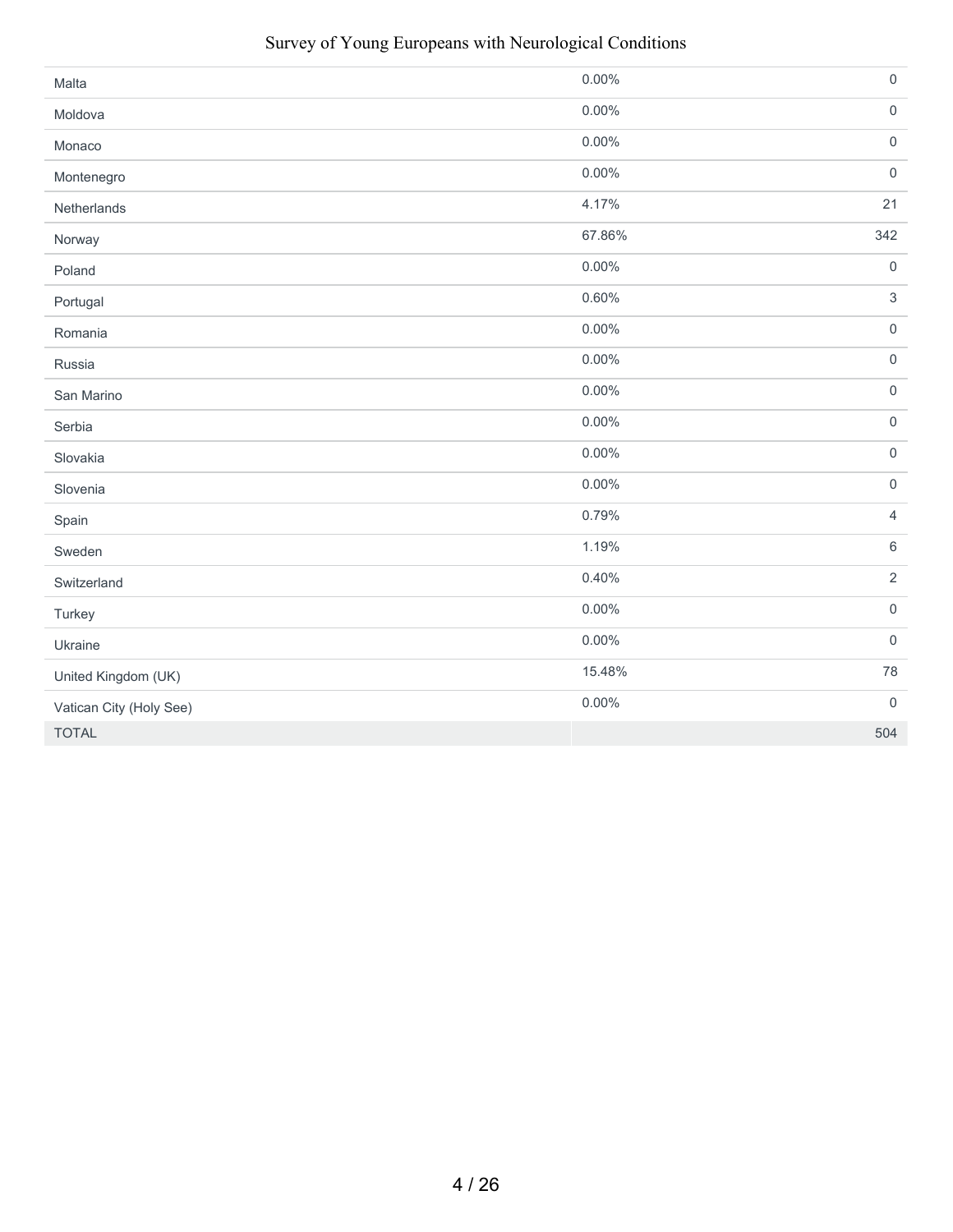# Q4 Are you currently:

| <b>ANSWER CHOICES</b>           | <b>RESPONSES</b> |     |
|---------------------------------|------------------|-----|
| Studying full-time              | 6.05%            | 30  |
| Studying part-time              | 10.08%           | 50  |
| Employed full-time              | 8.47%            | 42  |
| Employed part-time              | 9.68%            | 48  |
| Unemployed and seeking work     | 2.22%            | 11  |
| Unemployed and not seeking work | 62.90%           | 312 |
| Self-employed                   | 2.22%            | 11  |
| <b>Total Respondents: 496</b>   |                  |     |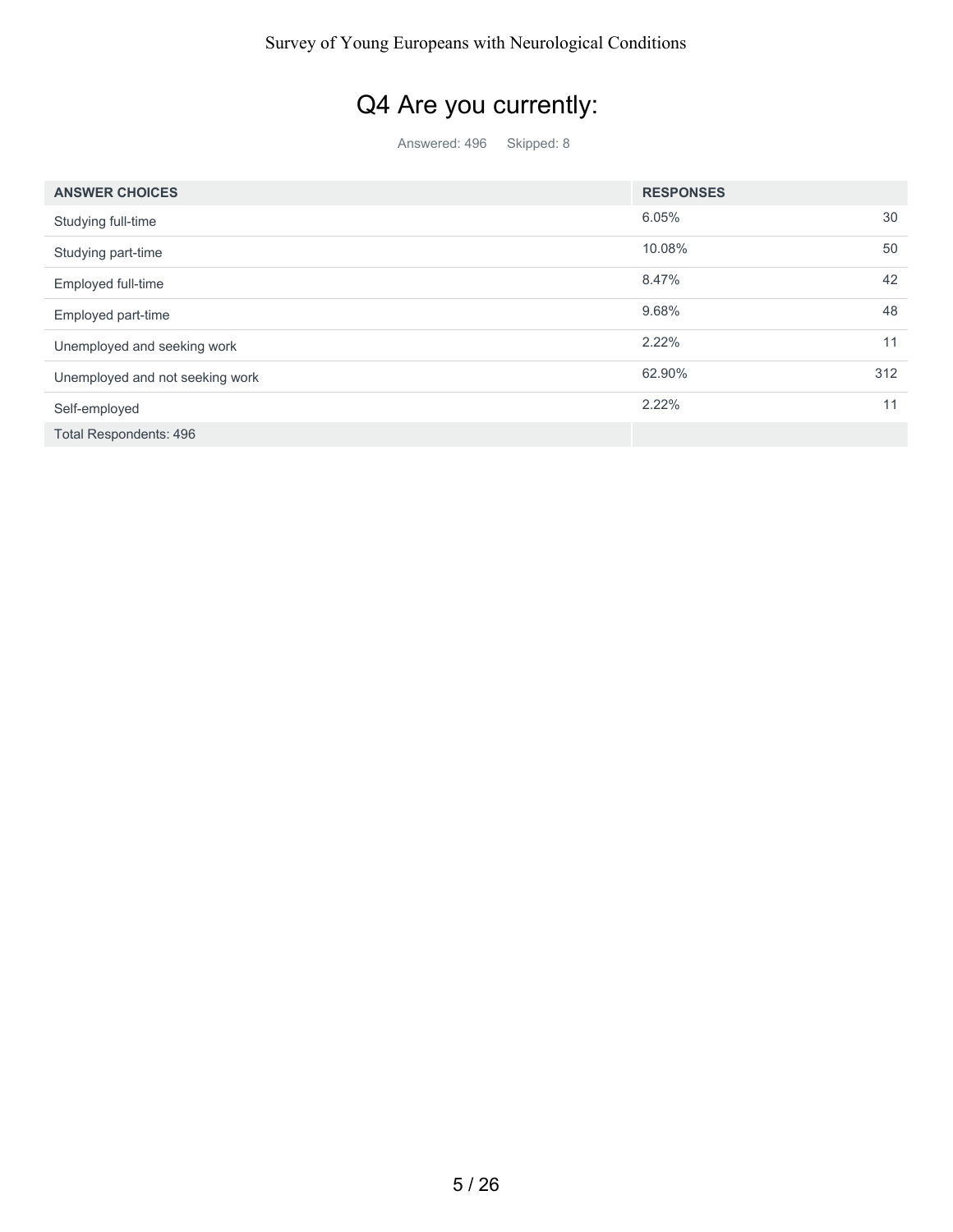#### Q5 What level of education have you achieved so far?

| <b>ANSWER CHOICES</b>              | <b>RESPONSES</b> |                |
|------------------------------------|------------------|----------------|
| Completed high school/second level | 36.82%           | 183            |
| Certificate                        | 6.04%            | 30             |
| Diploma                            | 8.65%            | 43             |
| <b>Bachelor's Degree</b>           | 21.53%           | 107            |
| Master's Degree                    | 8.05%            | 40             |
| PhD                                | 0.40%            | $\mathfrak{D}$ |
| Other (please specify)             | 18.51%           | 92             |
| <b>TOTAL</b>                       |                  | 497            |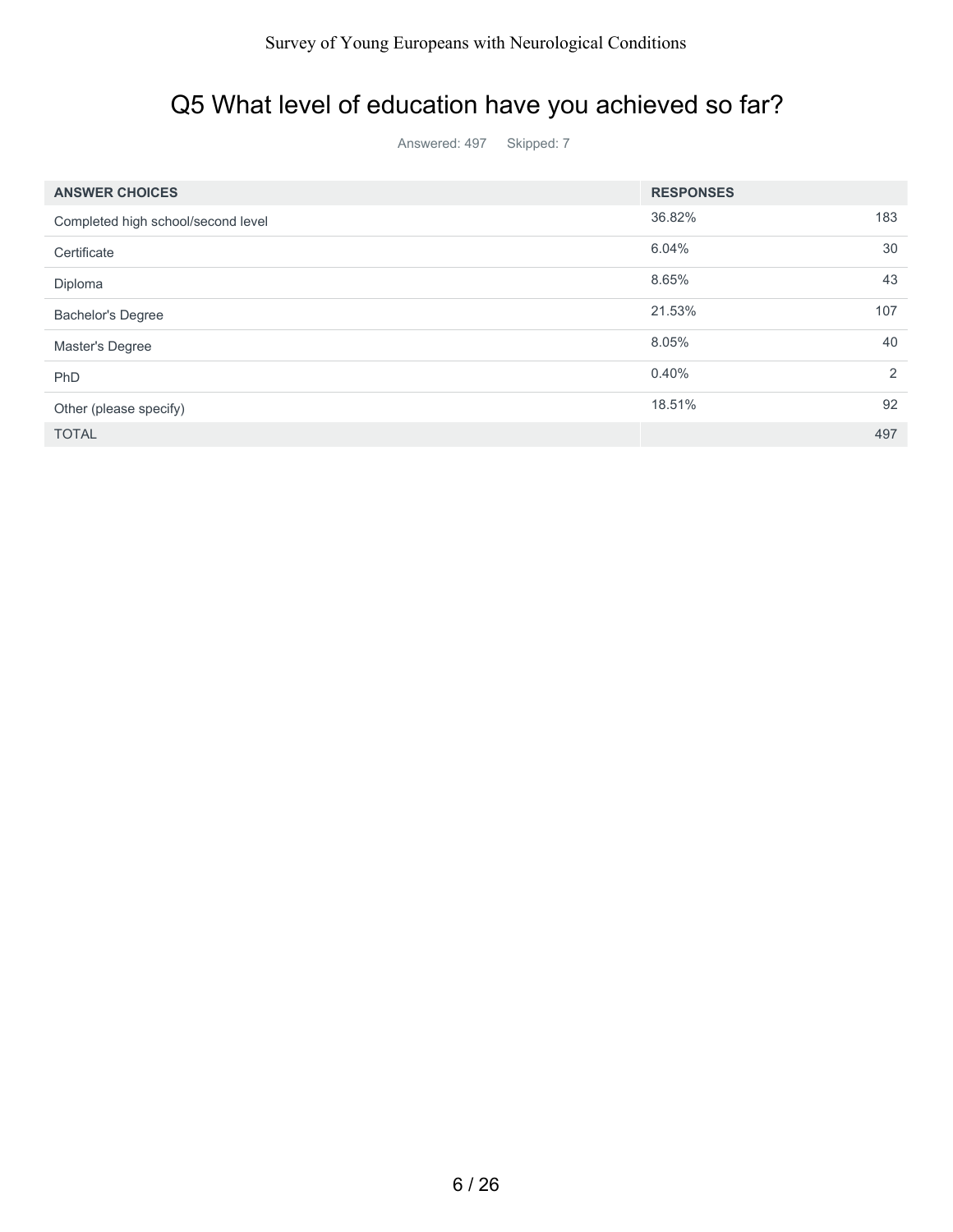# Q6 What neurological disorder(s) are you affected by? (Tick all that apply)

| <b>ANSWER CHOICES</b>          | <b>RESPONSES</b> |                     |
|--------------------------------|------------------|---------------------|
| Myalgic Encephalomyelitis (ME) | 100.00%          | 504                 |
| Chronic pain                   | 22.82%           | 115                 |
| Migraine                       | 17.26%           | 87                  |
| Other (please specify)         | 7.54%            | 38                  |
| Restless Legs Syndrome (RLS)   | 6.35%            | 32                  |
| <b>ADHD</b>                    | 4.56%            | 23                  |
| Multiple Sclerosis (MS)        | 1.19%            | 6                   |
| Acquired Brain Injury (ABI)    | 0.60%            | 3                   |
| <b>Brain Tumour</b>            | 0.60%            | 3                   |
| Dystonia                       | 0.60%            | 3                   |
| Tourette Syndrome              | 0.40%            | 2                   |
| Myasthenia Gravis              | 0.20%            | $\mathbf{1}$        |
| Spina Bifida and Hydrocephalus | 0.20%            | $\mathbf{1}$        |
| Ataxia                         | 0.00%            | $\mathsf{O}\xspace$ |
| Dementia                       | 0.00%            | $\mathsf{O}\xspace$ |
| Epilepsy                       | 0.00%            | $\mathsf{O}\xspace$ |
| Huntington's disease           | 0.00%            | $\mathsf{O}\xspace$ |
| Motor Neurone Disease (MND)    | $0.00\%$         | $\mathsf{O}\xspace$ |
| Parkinson's disease            | $0.00\%$         | $\mathbf 0$         |
| <b>Stroke</b>                  | 0.00%            | $\mathbf 0$         |
| <b>Total Respondents: 504</b>  |                  |                     |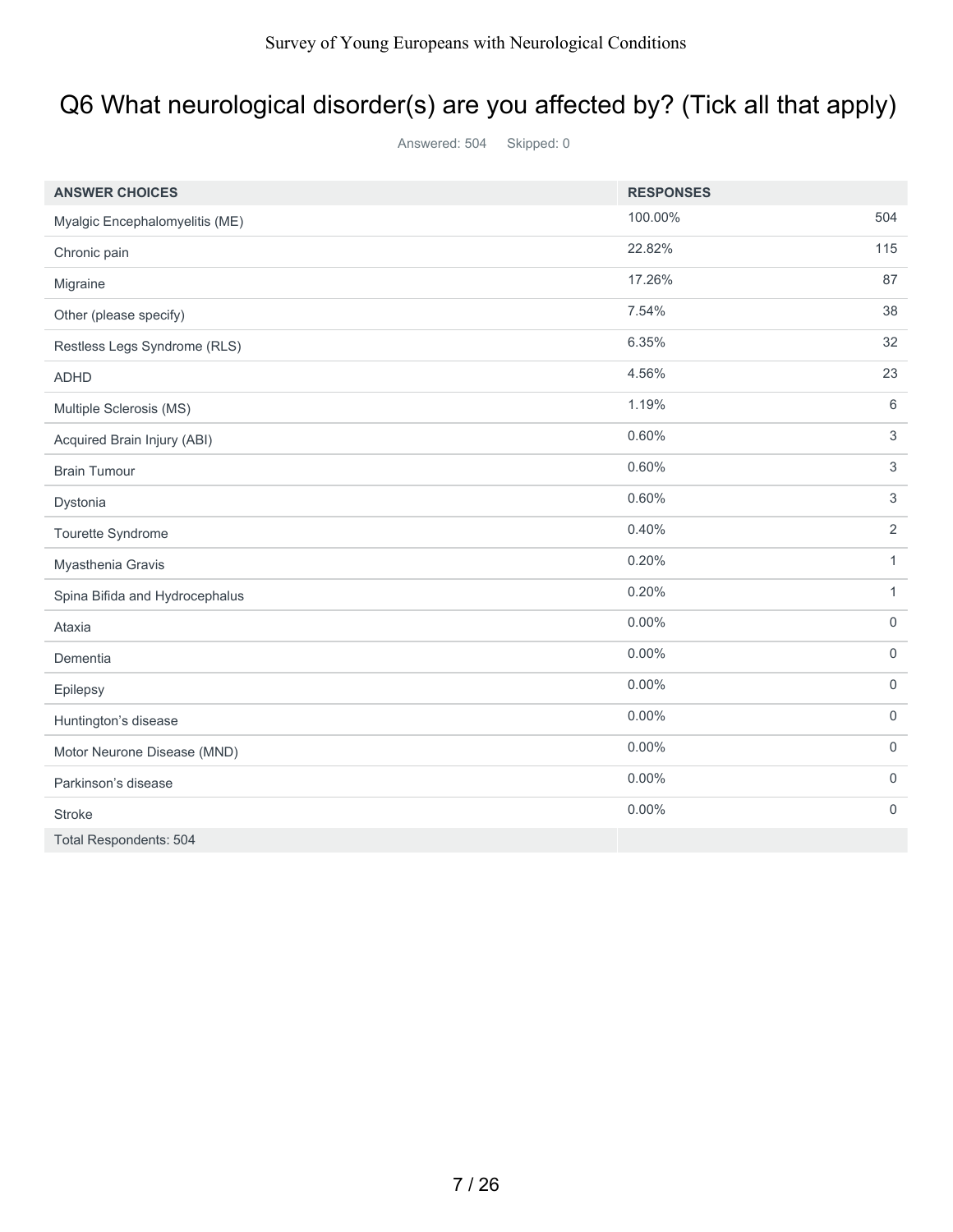# Q7 Do you take prescribed medication for the above?

| <b>ANSWER CHOICES</b>   | <b>RESPONSES</b> |     |
|-------------------------|------------------|-----|
| Yes                     | 40.92%           | 205 |
| <b>No</b>               | 52.10%           | 261 |
| Previously, but not now | 6.99%            | 35  |
| <b>TOTAL</b>            |                  | 501 |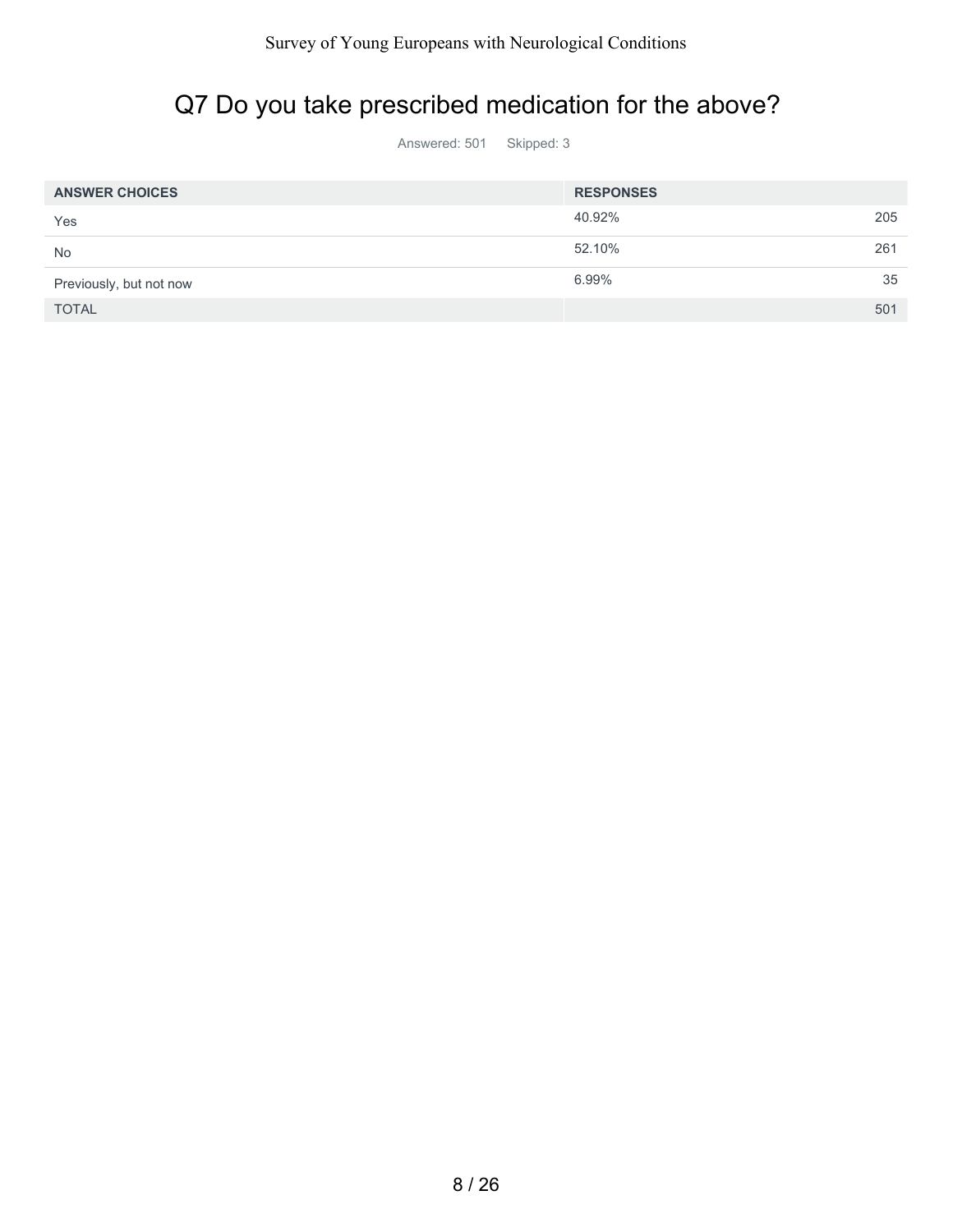### Q8 Are you currently under treatment of a specialist/neurologist?

| <b>ANSWER CHOICES</b>   | <b>RESPONSES</b> |
|-------------------------|------------------|
| Yes                     | 96<br>19.20%     |
| <b>No</b>               | 64.20%<br>321    |
| Previously, but not now | 83<br>16.60%     |
| <b>TOTAL</b>            | 500              |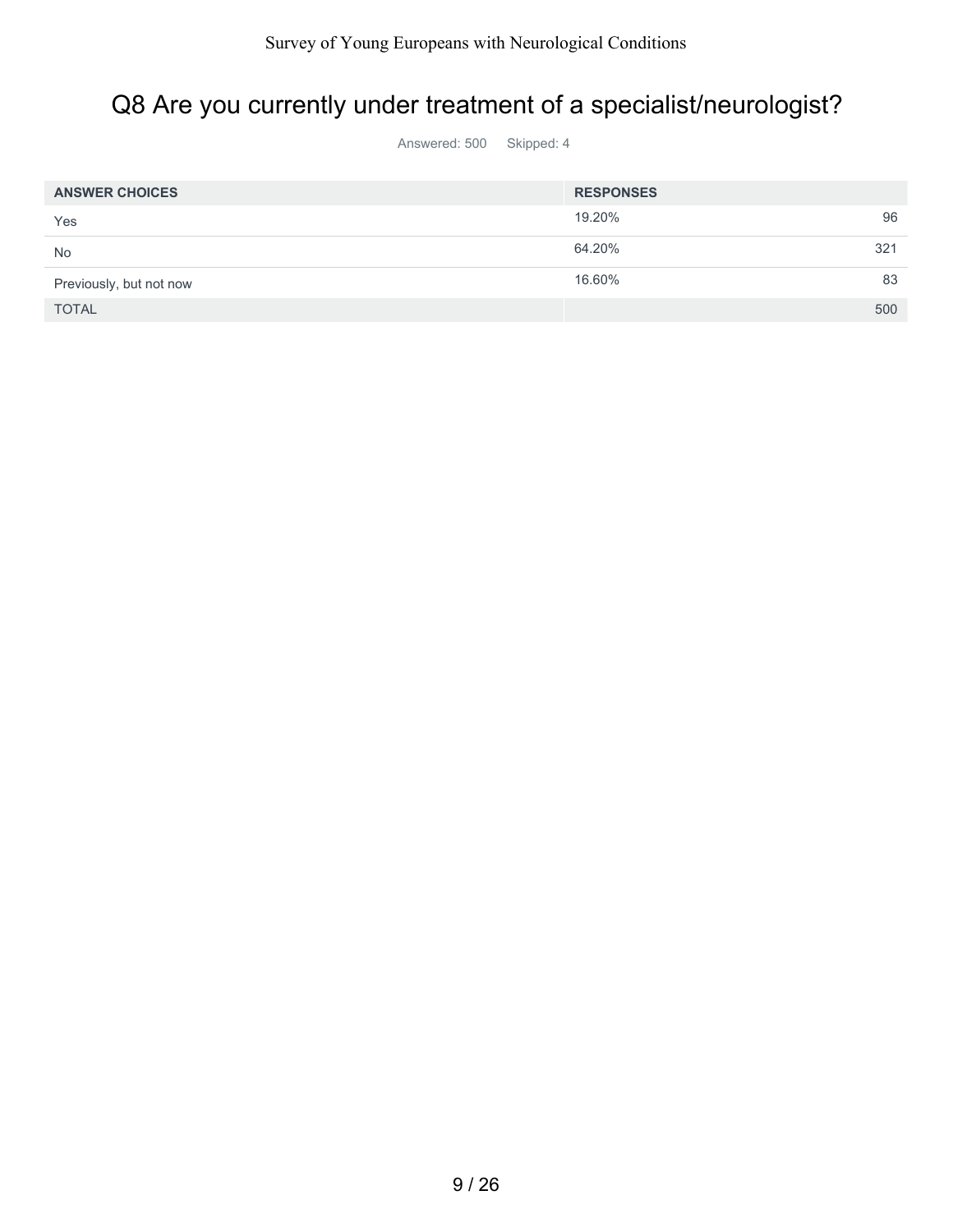### Q9 Are other members of your family affected by a neurological disorder?

| <b>ANSWER CHOICES</b> | <b>RESPONSES</b> |  |
|-----------------------|------------------|--|
| Yes                   | 46.41%<br>233    |  |
| <b>No</b>             | 39.64%<br>199    |  |
| Unsure                | 13.94%<br>70     |  |
| <b>TOTAL</b>          | 502              |  |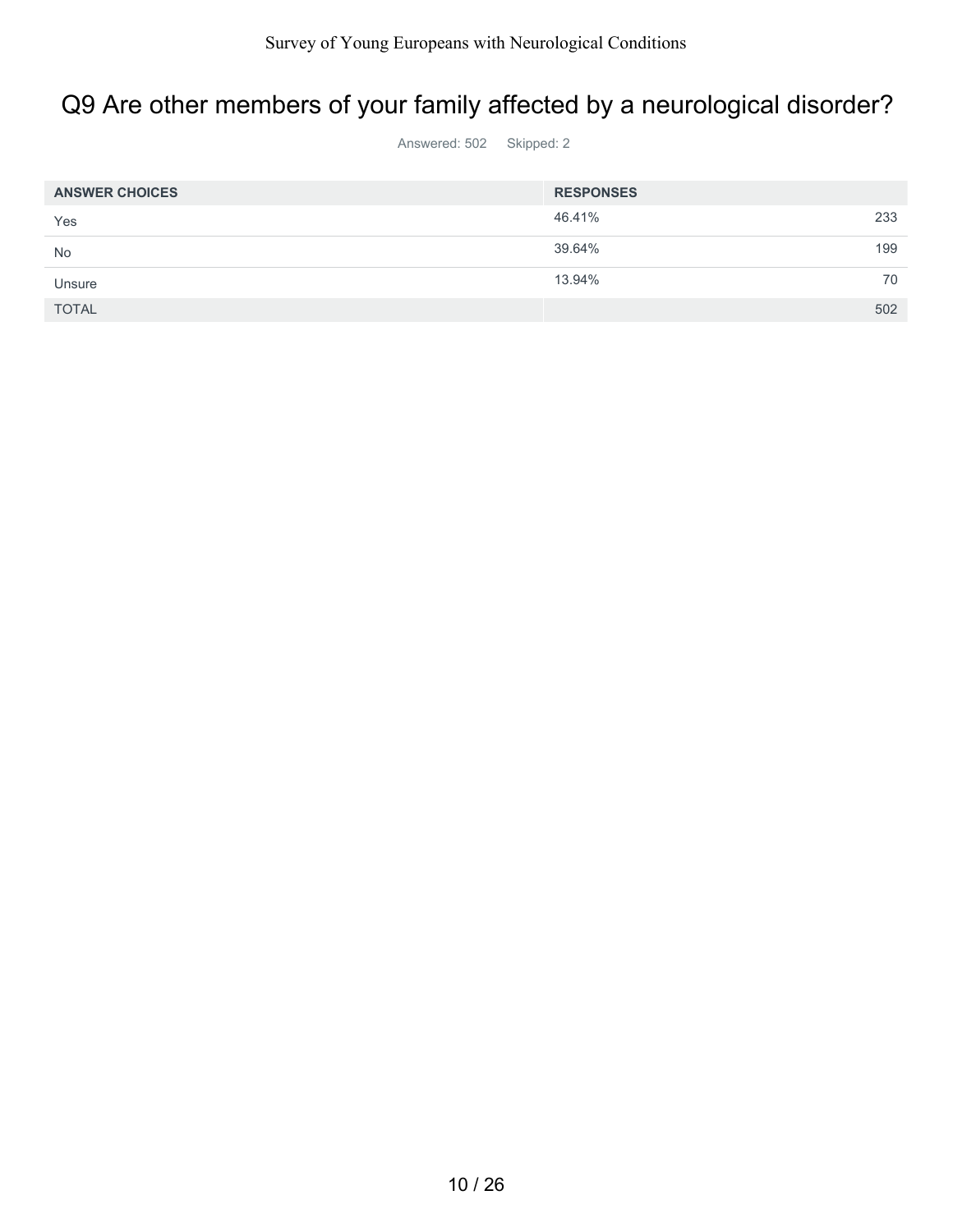#### Q10 How well do you feel your family understand your condition?

| <b>ANSWER CHOICES</b>  | <b>AVERAGE NUMBER</b> | <b>TOTAL NUMBER</b> | <b>RESPONSES</b> |
|------------------------|-----------------------|---------------------|------------------|
|                        | 57                    | 27.670              | 484              |
| Total Respondents: 484 |                       |                     |                  |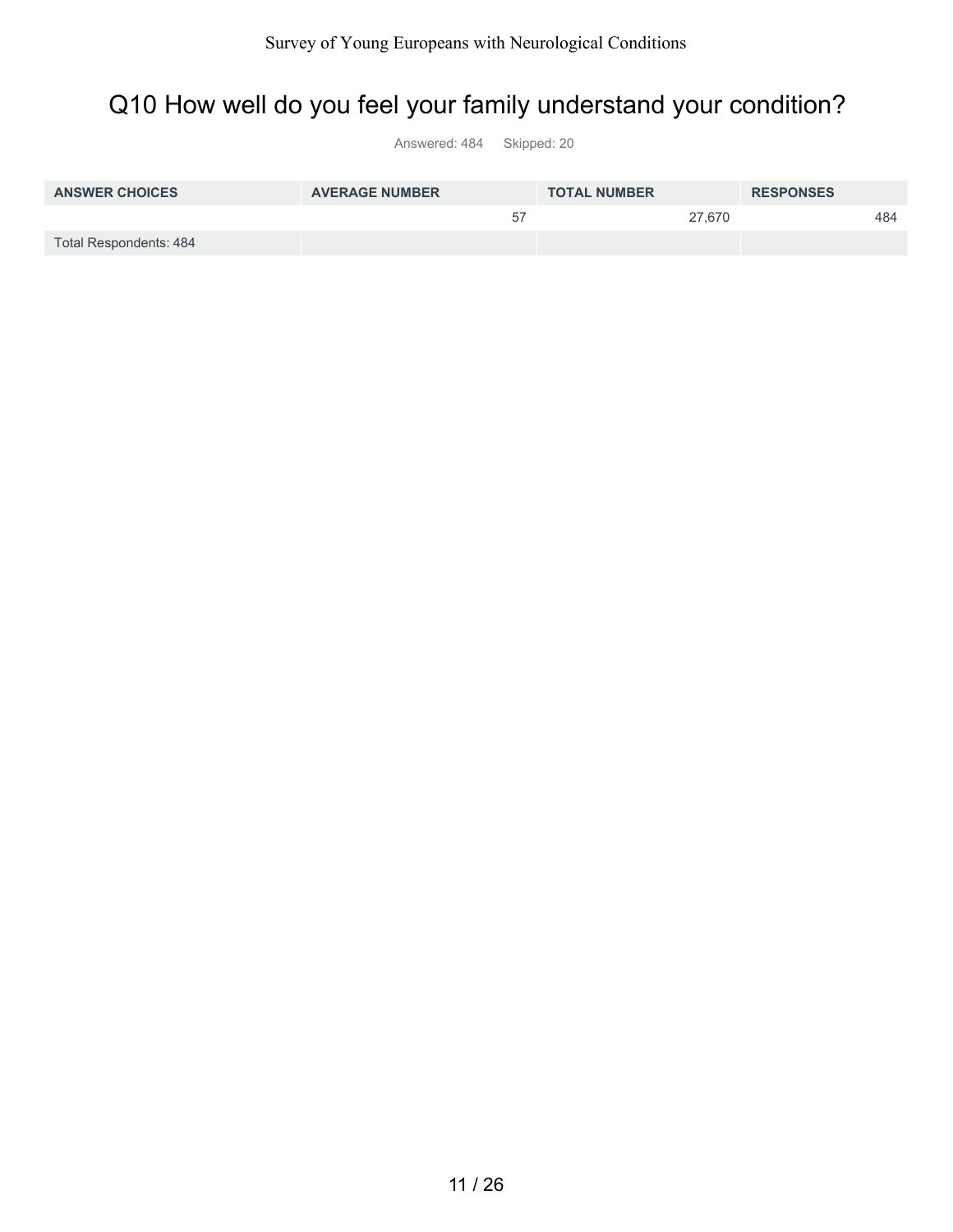### Q11 How well do you feel your friends understand your condition?

| <b>ANSWER CHOICES</b>  | <b>AVERAGE NUMBER</b> | <b>TOTAL NUMBER</b> | <b>RESPONSES</b> |
|------------------------|-----------------------|---------------------|------------------|
|                        | 38                    | 18.393              | 481              |
| Total Respondents: 481 |                       |                     |                  |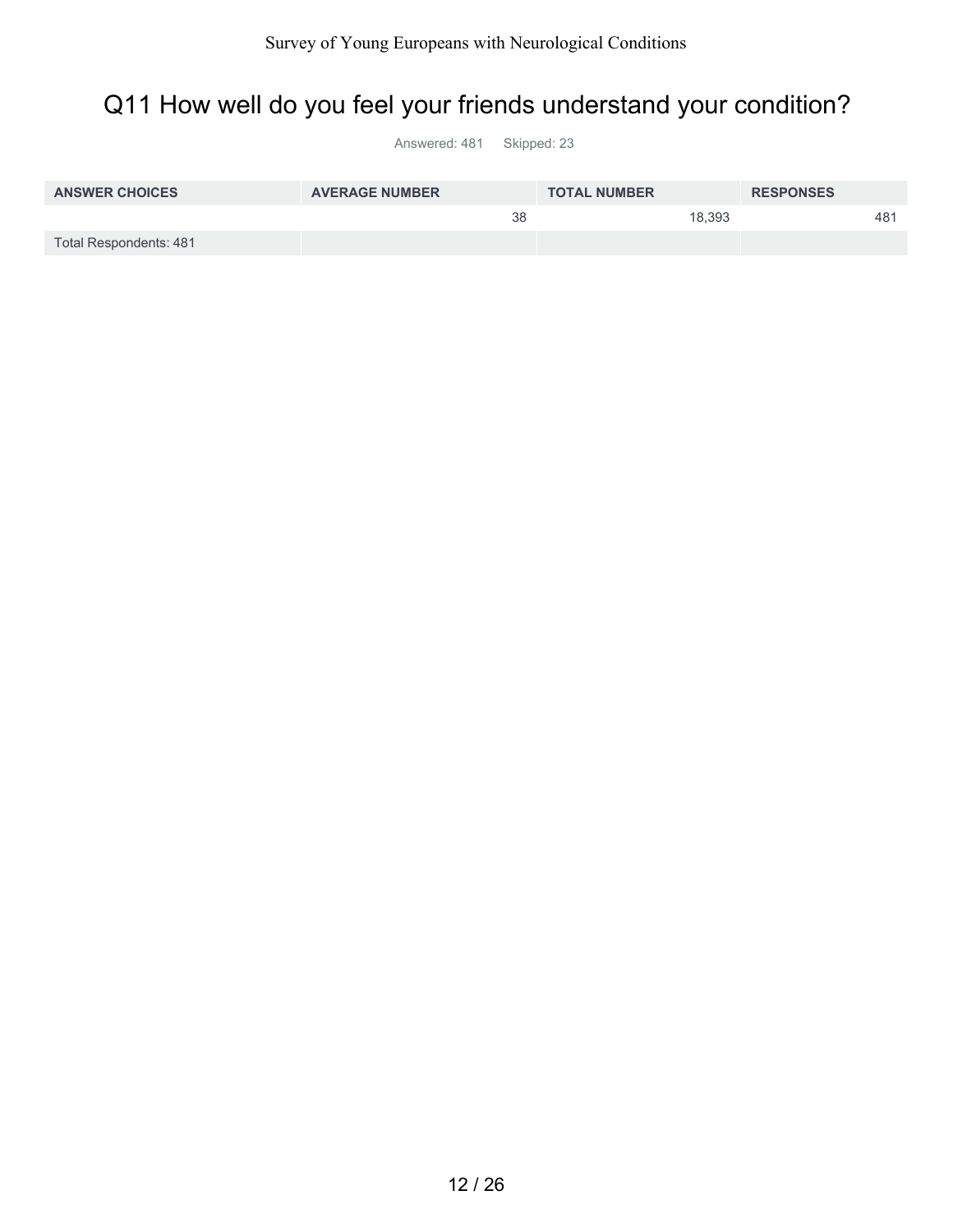#### Q12 How comfortable would you feel discussing your brain disorder with a new friend?

| <b>ANSWER CHOICES</b>  | <b>AVERAGE NUMBER</b> | <b>TOTAL NUMBER</b> | <b>RESPONSES</b> |
|------------------------|-----------------------|---------------------|------------------|
|                        | 44                    | 21.103              | 479              |
| Total Respondents: 479 |                       |                     |                  |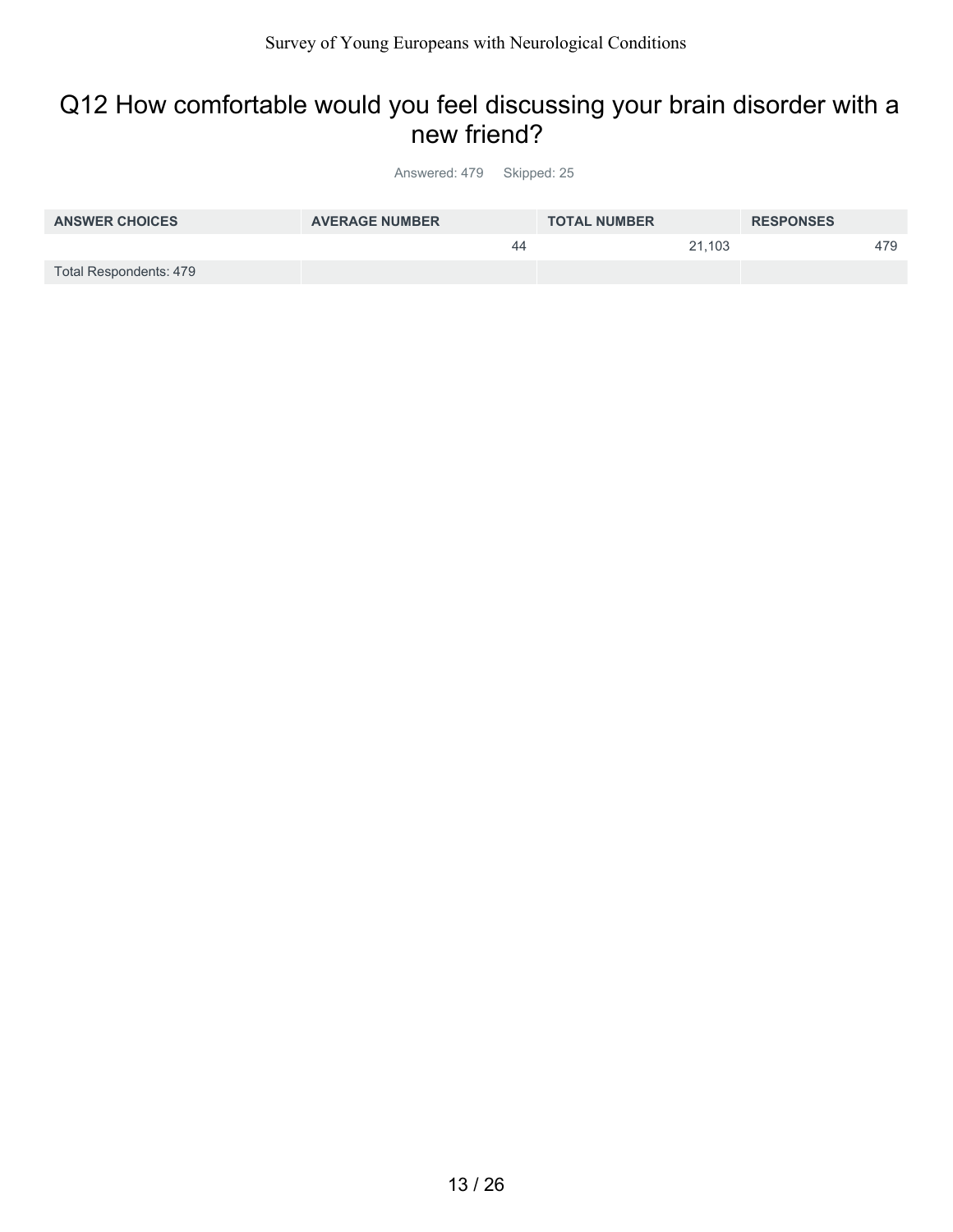#### Q13 How comfortable would you feel discussing your brain disorder with an employer?

| <b>ANSWER CHOICES</b>  | <b>AVERAGE NUMBER</b> | <b>TOTAL NUMBER</b> | <b>RESPONSES</b> |
|------------------------|-----------------------|---------------------|------------------|
|                        | 28                    | 13.501              | $47^{\circ}$     |
| Total Respondents: 477 |                       |                     |                  |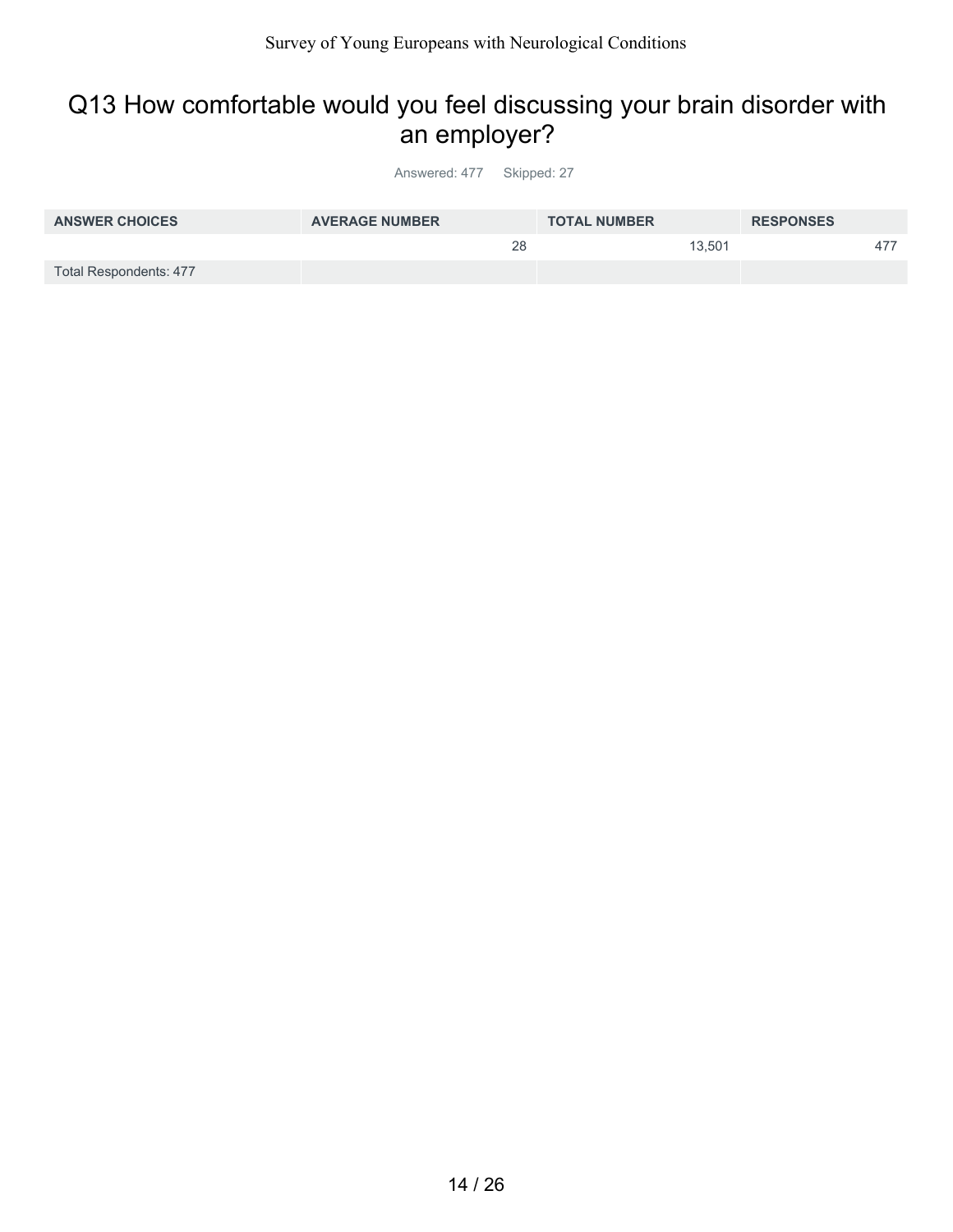### Q14 Do you feel public understanding of your condition is:

| <b>ANSWER CHOICES</b>  | <b>AVERAGE NUMBER</b> | <b>TOTAL NUMBER</b> | <b>RESPONSES</b> |
|------------------------|-----------------------|---------------------|------------------|
|                        |                       | 6.505               | 478              |
| Total Respondents: 478 |                       |                     |                  |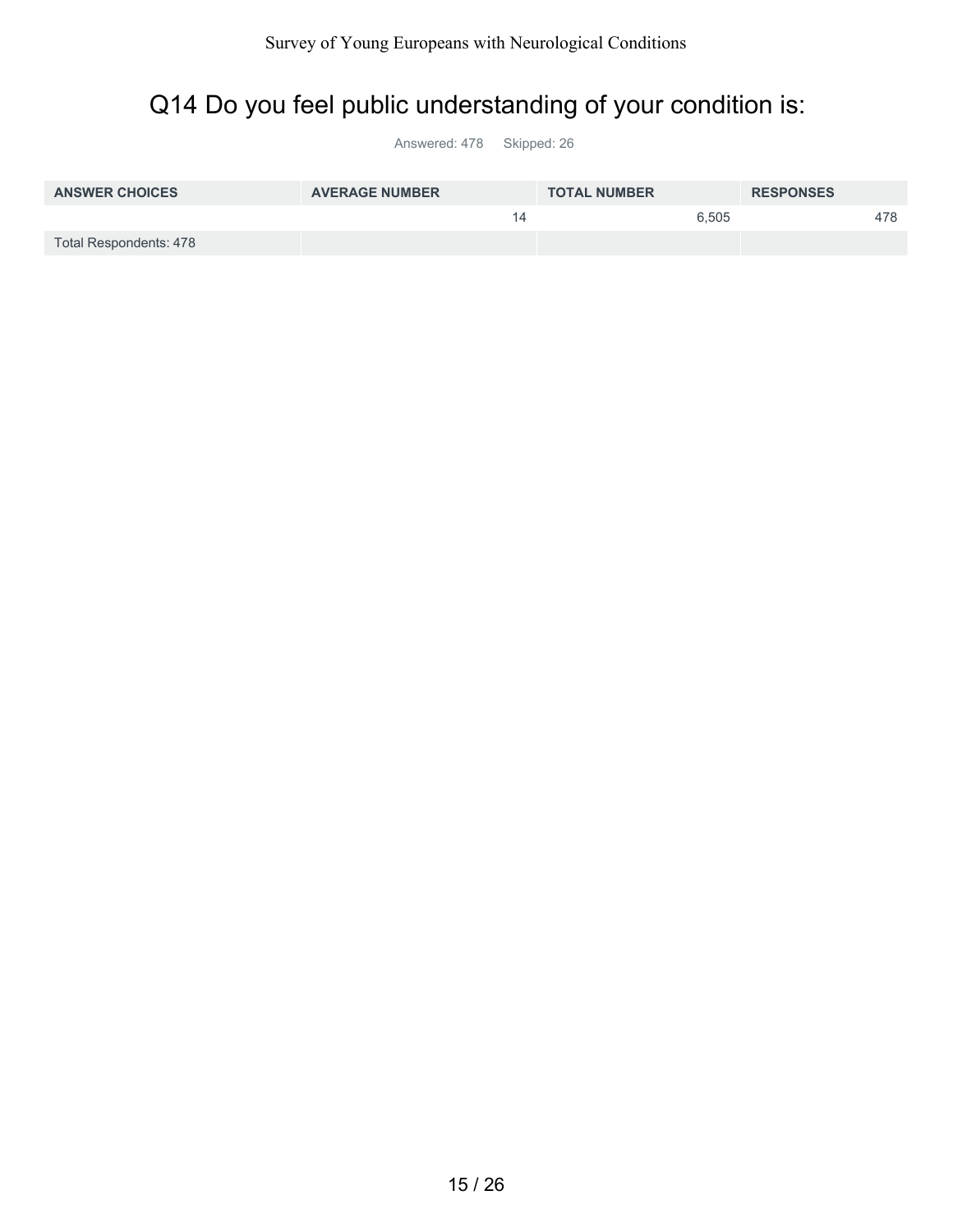### Q15 Do you feel public understanding of brain disorders generally is:

| <b>ANSWER CHOICES</b>  | <b>AVERAGE NUMBER</b> | <b>TOTAL NUMBER</b> | <b>RESPONSES</b> |  |
|------------------------|-----------------------|---------------------|------------------|--|
|                        | 26                    | 12.648              | 478              |  |
| Total Respondents: 478 |                       |                     |                  |  |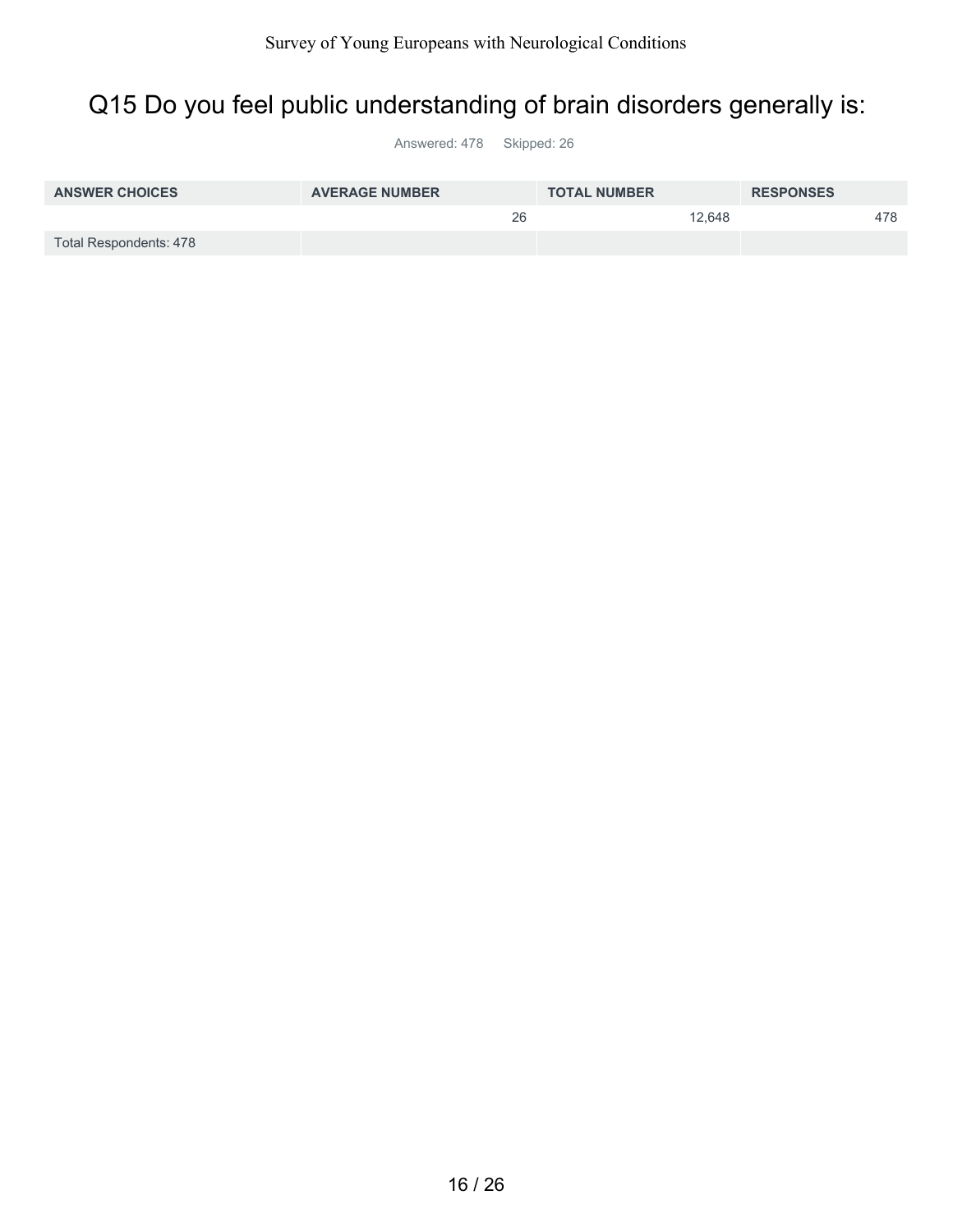### Q16 Are there any digital tools which help you with the management of your neurological disorder?

| <b>ANSWER CHOICES</b>                  | <b>RESPONSES</b> |     |
|----------------------------------------|------------------|-----|
| Yes                                    | 16.22%           | 79  |
| <b>No</b>                              | 77.00%           | 375 |
| I tried something but stopped using it | 6.78%            | 33  |
| <b>TOTAL</b>                           |                  | 487 |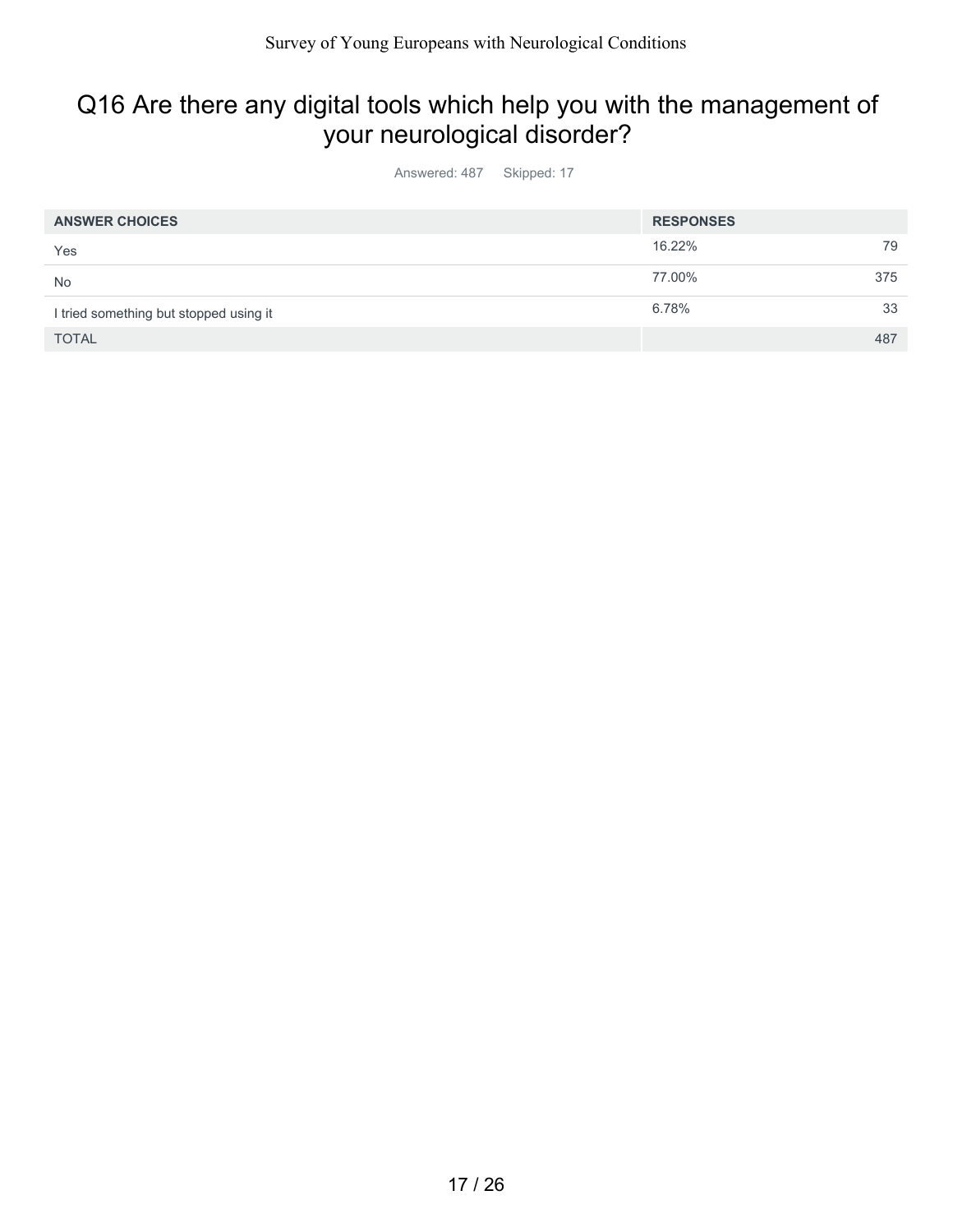## Q17 If 'Yes', what are they called?

Answered: 68 Skipped: 436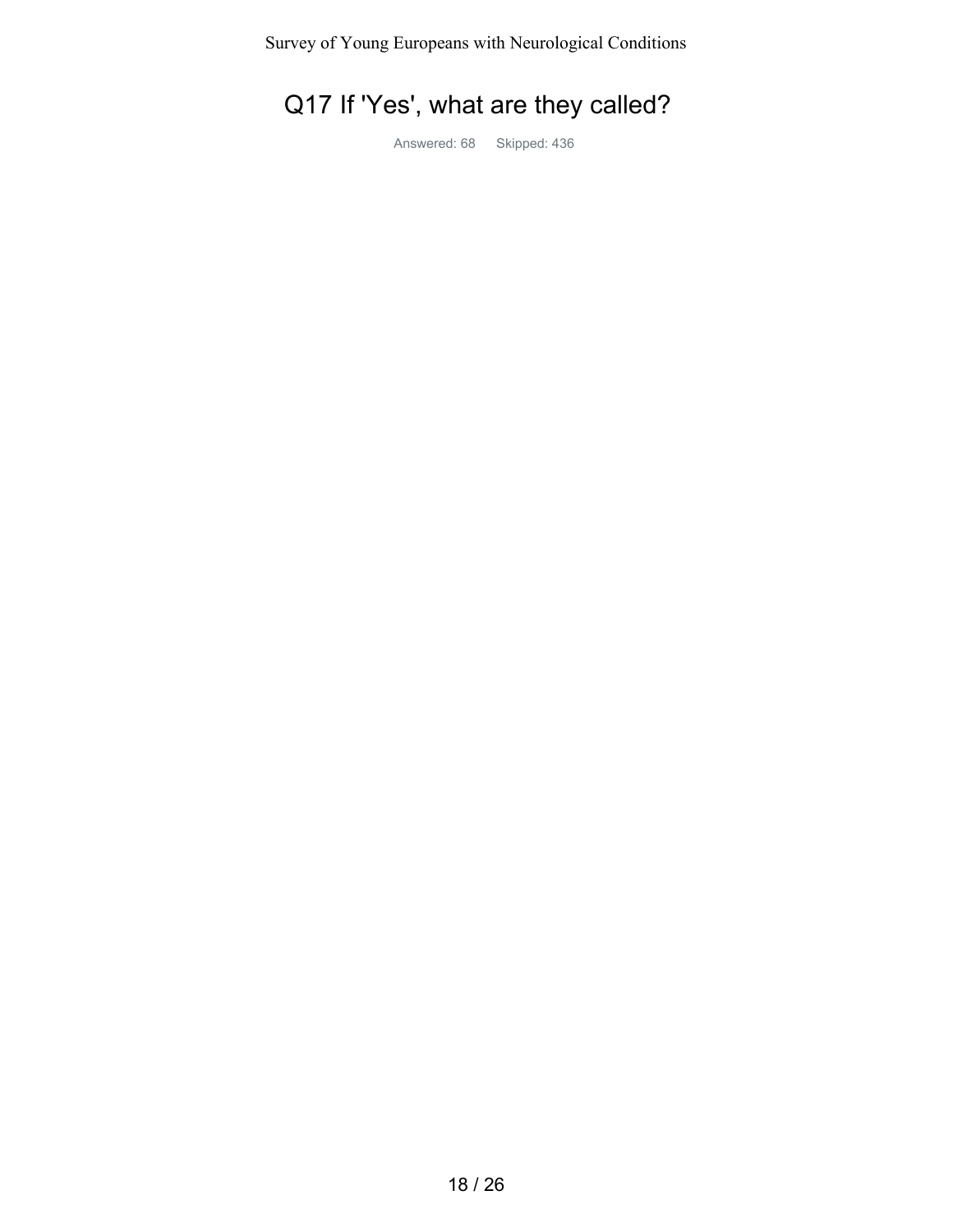#### Q18 If you previously tried a digital tool but stopped using it, why was that?

Answered: 79 Skipped: 425

| <b>ANSWER CHOICES</b>                                       | <b>RESPONSES</b> |    |
|-------------------------------------------------------------|------------------|----|
| Too difficult to use                                        | 31.65%           | 25 |
| It was boring                                               | 6.33%            | 5  |
| It seemed ineffective                                       | 40.51%           | 32 |
| I'm worried about how my personal health data might be used | 13.92%           | 11 |
| Other (please specify)                                      | 22.78%           | 18 |
| <b>Total Respondents: 79</b>                                |                  |    |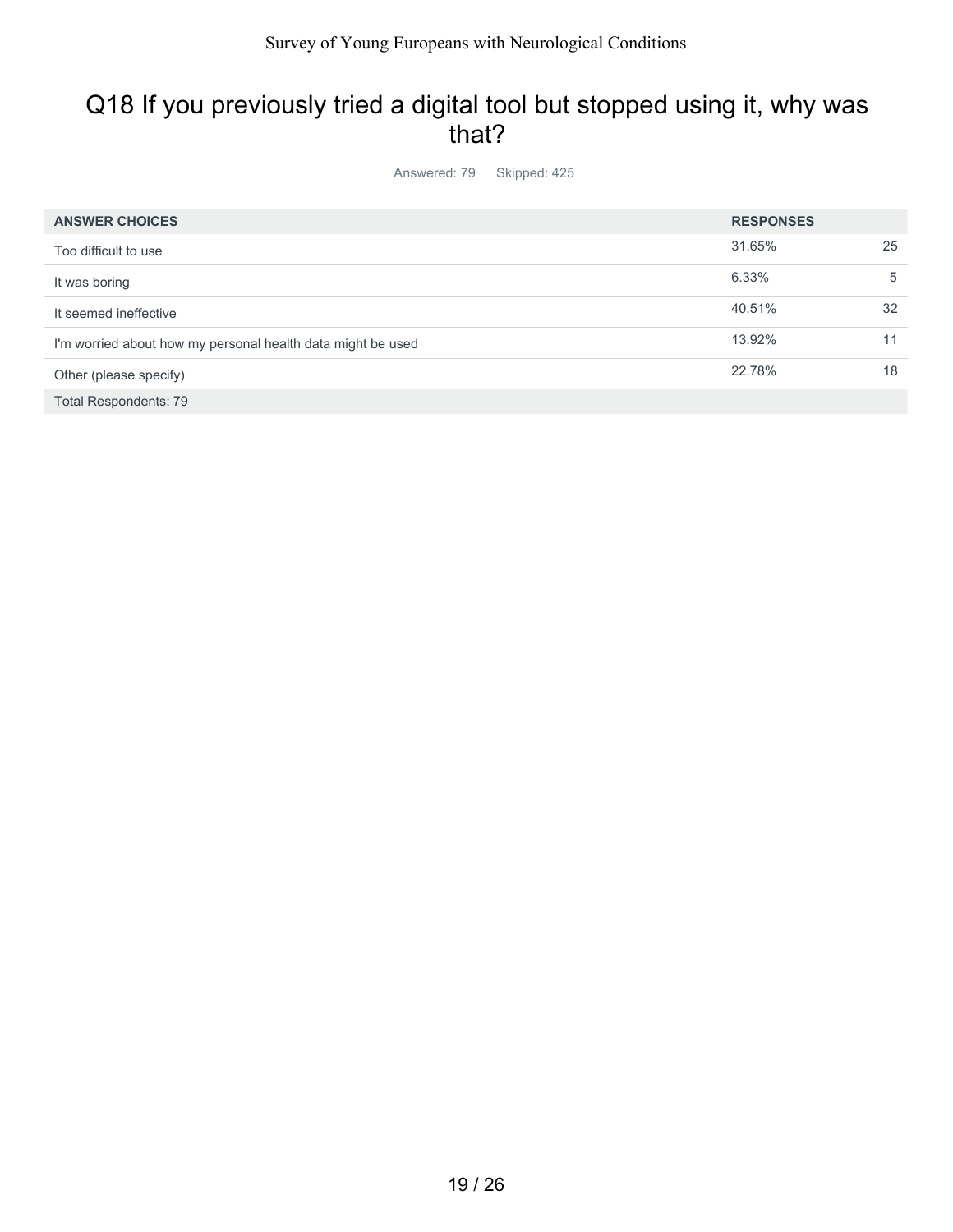#### Q19 Have you ever taken part in any awareness-raising activities relating to brain disorder/your own condition?

| <b>ANSWER CHOICES</b> | <b>RESPONSES</b> |     |
|-----------------------|------------------|-----|
| Yes                   | 39.96%           | 193 |
| No                    | 60.04%           | 290 |
| <b>TOTAL</b>          |                  | 483 |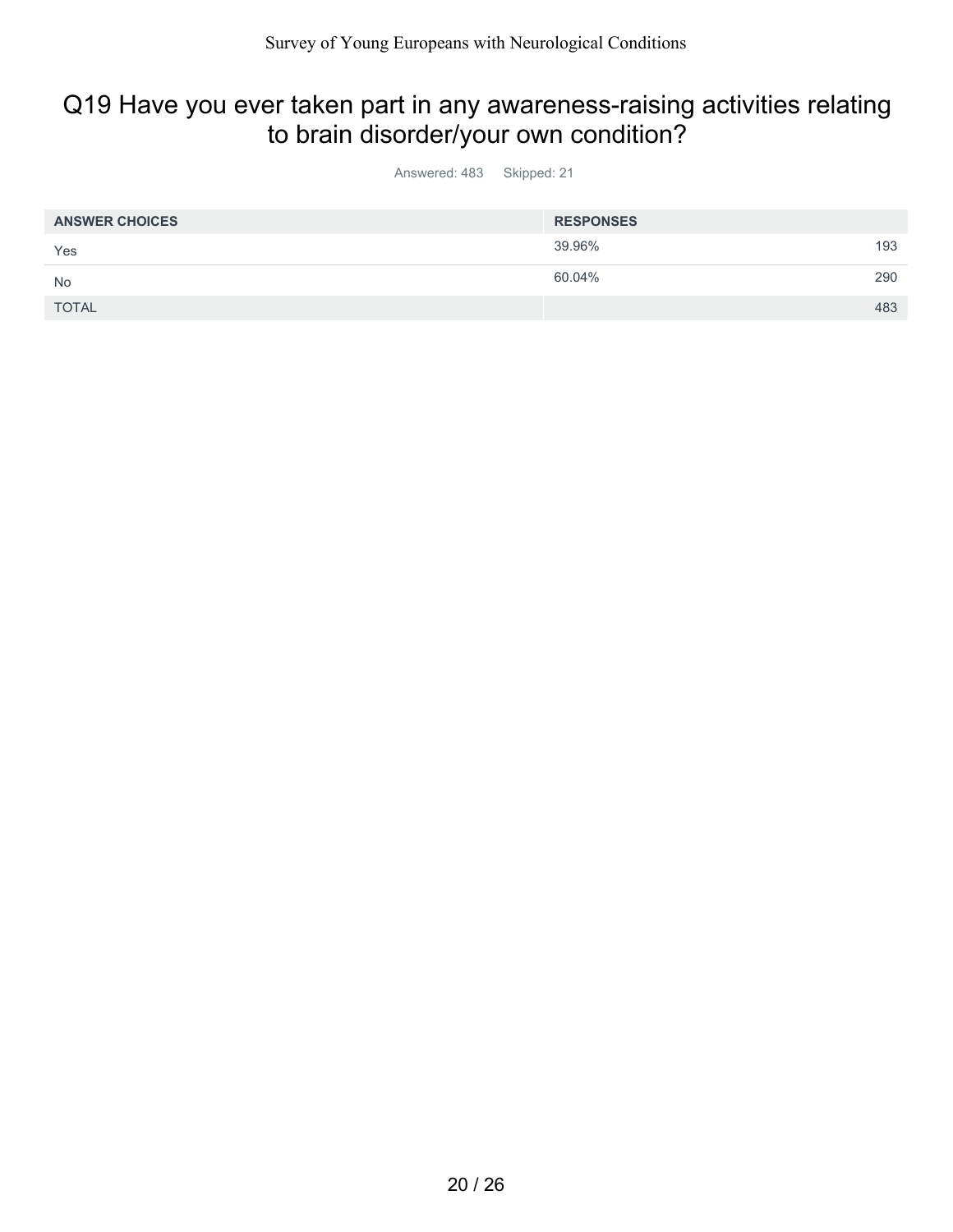# Q20 If 'No', is this something you would be interested in?

Answered: 287 Skipped: 217

| <b>ANSWER CHOICES</b> | <b>RESPONSES</b> |     |
|-----------------------|------------------|-----|
| Yes                   | 63.41%           | 182 |
| <b>No</b>             | 36.59%           | 105 |
| <b>TOTAL</b>          |                  | 287 |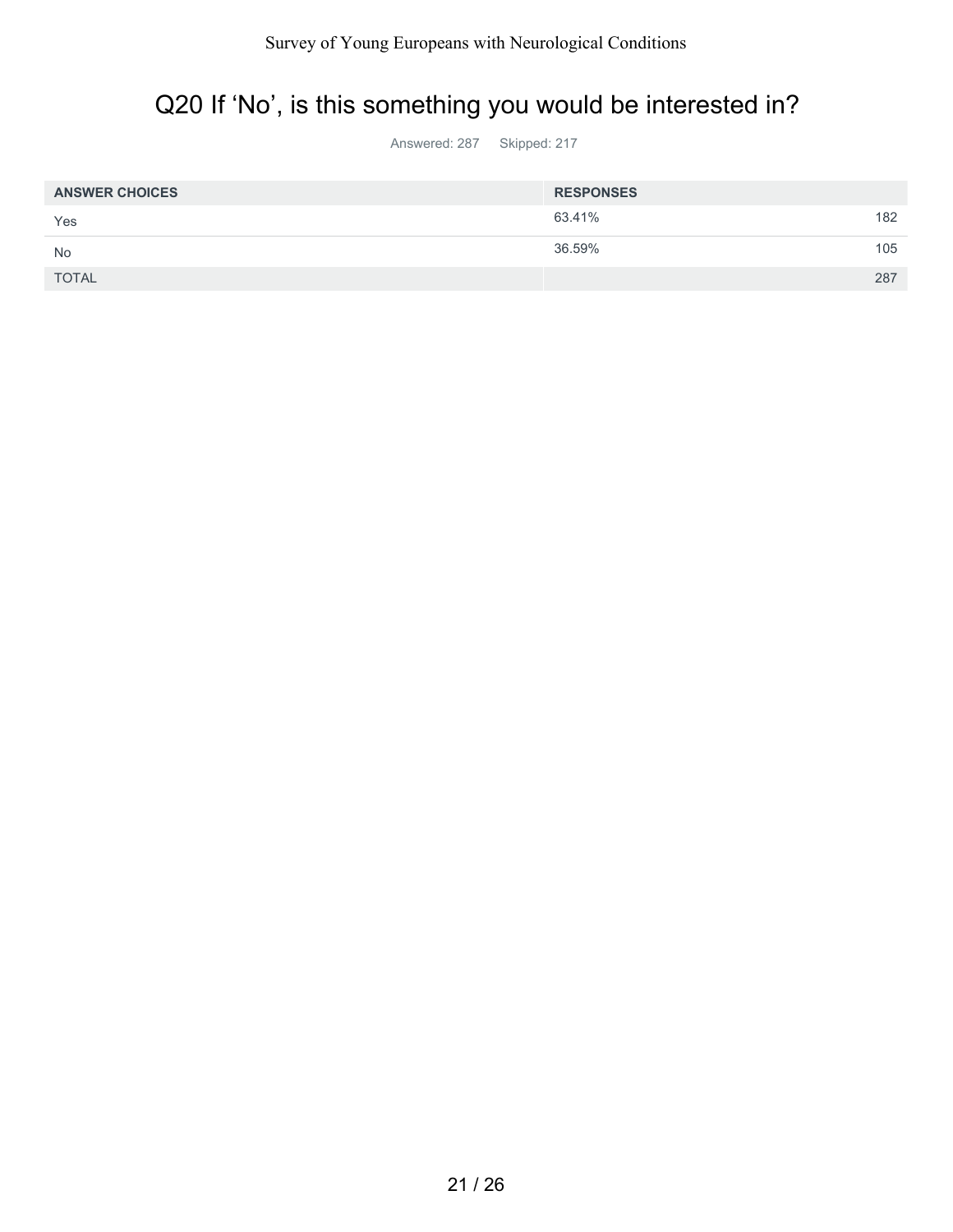### Q21 Are you a member of a patient organisation?

| <b>ANSWER CHOICES</b>    | <b>RESPONSES</b> |    |
|--------------------------|------------------|----|
| Yes                      | 48.75%<br>234    |    |
| <b>No</b>                | 46.25%<br>222    |    |
| In the past, but not now | 5.00%            | 24 |
| <b>TOTAL</b>             | 480              |    |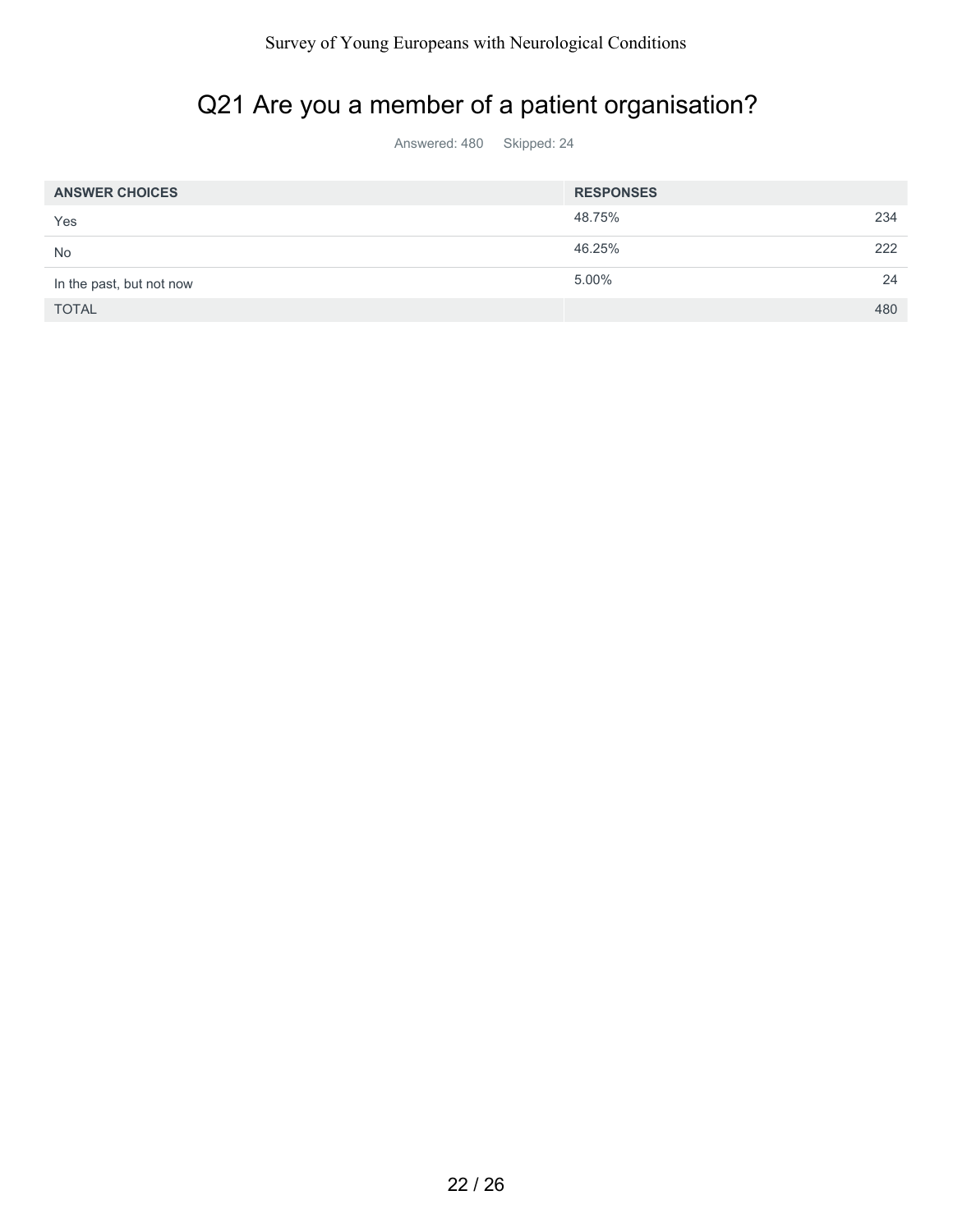#### Q22 If 'No', would you be interested in finding out more about one?

Answered: 196 Skipped: 308

| <b>ANSWER CHOICES</b> | <b>RESPONSES</b> |  |
|-----------------------|------------------|--|
| Yes                   | 125<br>63.78%    |  |
| No                    | 36.22%<br>74     |  |
| <b>TOTAL</b>          | 196              |  |